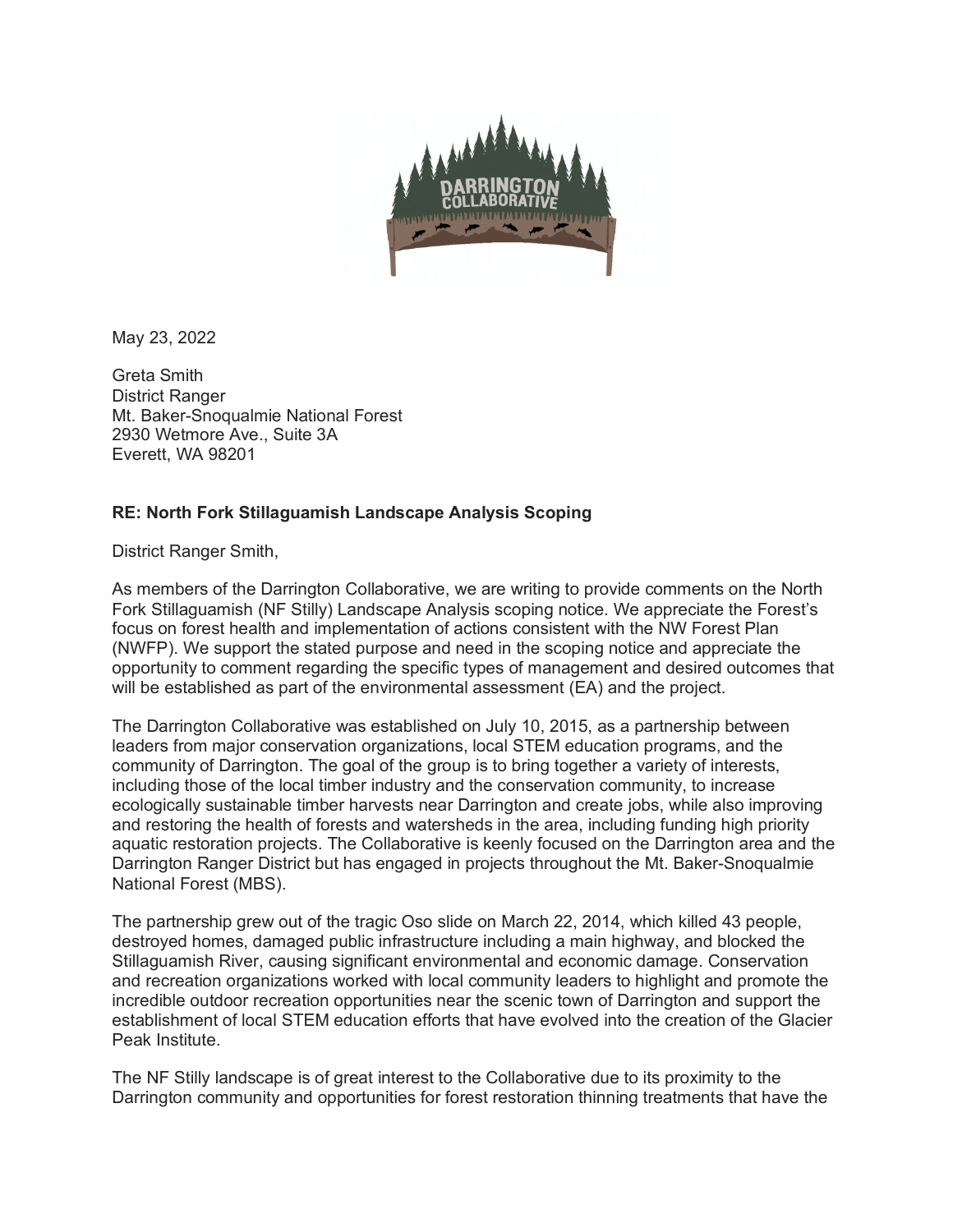potential to improve forest conditions moving forward. In fact, the first two pilot projects that the Collaborative worked on with the MBS were located within the planning area. Additionally, the Collaborative is interested in identifying and helping support priority aquatic organism passage (AOP) and other aquatic restoration projects on the NF Stilly landscape moving forward.

Beginning in 2018, the Collaborative filled capacity gaps identified by the MBS on the NF Stilly landscape. With approximately \$206,000 of grant funding and an additional 6,400 man hours, the Collaborative collected and provided the following base data layers for the original 30,000 acre planning area.

- North Fork Stillaguamish River Salmonid Habitat Data Compilation, Trout Unlimited, Seattle – Trout Unlimited combined the legacy data, provided by the MBS, with all available and pertinent information within the project area into a single GIS database including local stream networks as mapped in the National Hydrography Database (NHD) and other locally available stream geomorphic and hydrologic data; known fish distribution, fisheries designations (i.e., Critical Habitat), natural and artificial barriers to aquatic organism passage, and existing LiDAR data for characterizing riparian vegetation heights and conditions.
- Preliminary roads and stream intersection inventory and mapping, Resilient Forestry and Hampton Lumber Seattle/Darrington *–* Locating and identifying road infrastructure, field recon and database development.
- *Stand Exams and LiDAR Analysis , Resilient Forestry, Seattle/Darrington and DNR, Olympia –* Fieldwork, developed database, analysis of existing data, identified data needs and gaps.
- Monitoring Protocol Development and Plot Establishment with Forestry Crew Monitoring, Glacier Peak Institute and Partners, Darrington *–* Developed monitoring protocol, collected plot data, developed database.
- Road inventory and reporting, Roots Forestry Consulting, LLC, Arlington The objective of the Stillaguamish Road Assessment project was to inventory the condition of selected FS road segments, totaling 111 miles. This assessment involved a technical field analysis of current conditions and access status of the selected roads. Data collected informs FS engineering staff on the amount of required maintenance and/or reconstruction; key to determining economic feasibility of management activities based on expected road costs.
- Archeology/Cultural Resource Survey, Sauk-Suiattle Cultural Resource Unit, Darrington *–* Washington State's Historic Preservation Office requires a Cultural Resource Survey to be performed on land surface outlined by an agency for project planning activities. The goal of the Sauk Suiattle Cultural Resource Unit was to secure compliance with the cultural assessment criteria outlined by the Section 106 process and National Historic Preservation Act (NHPA) Section 106 is triggered when a federal agency determines a likelihood that an undertaking may affect historic properties. The NHPA considers an undertaking to be any project, activity, or program with federal agency involvement, or that requires a federal approval. Cultural Resource Unit's work consisted of: (1) Literature, map, and pedestrian survey of the project area; (2) Production of relevant maps and other geographic data.

# **Support for Purpose and Need of the Project**

The Collaborative supports the stated purposes of the project and the overall management direction as articulated on Page 2: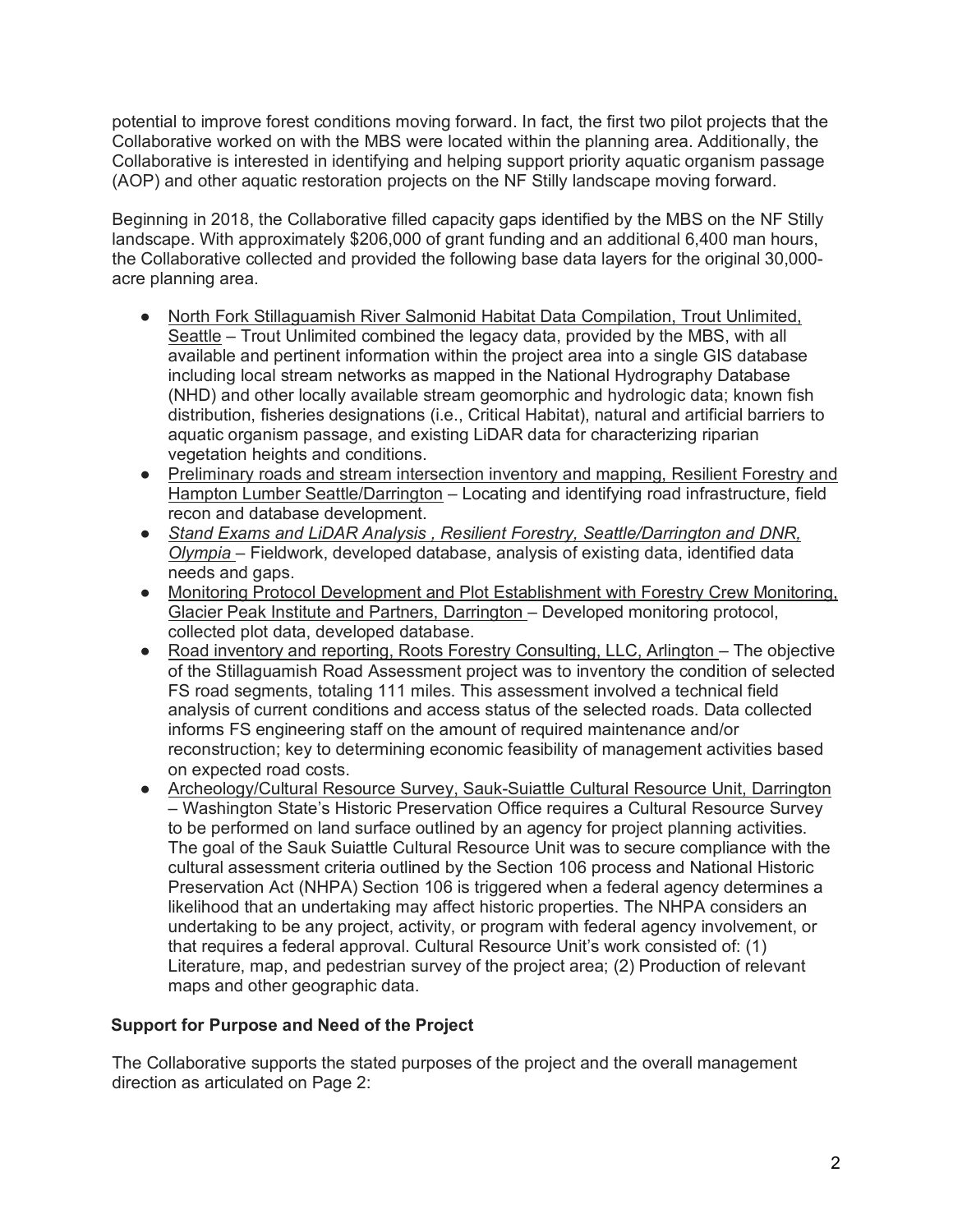"The proposed actions are intended to improve the health and vigor of forest habitat communities while providing renewable forest products, enhancement of fish and wildlife habitat, reducing impacts to water quality, support tribal treaty rights, and the management of sustainable recreation opportunities across the project area."

We recognize that activities in the past have left the MBS in a state that needs restoration to rehabilitate ecosystem functions like watershed function, water quality, wildlife and fish habitat, connectivity, and a diversity of stand types. We recommend including proposed actions to improve aquatic habitat quality; maintain and restore forest vegetation composition and structural diversity; accelerate development and enhancement of old growth habitat for focal species; promote forest stand resilience to natural disturbances; support efforts to realize a sustainable road system providing access for recreation, forest management, and emergency management consistent with maintaining healthy watersheds and aquatic habitat; and provide for a sustainable supply of forest products while generating revenue to support additional forest restoration. The long-term goal is to provide a healthier, more resistant, and resilient, climate adapted and diverse forest over the next century. We have incorporated a more complete list of Collaborative priorities, proposed actions and treatments for the project area in Appendix A below.

We support the Purpose and Need's focus on the terrestrial, aquatic, riparian, and recreational goals for the landscape. It is important to the Collaborative that the draft EA makes clear that any proposed actions are consistent with the NWFP and other applicable laws and regulations governing vegetation management and restoration activities on the MBS.

## **Land Allocations**

Approximately 85,677 acres, or 87%, of the AMA is designated as AMA with Late Successional Reserve (LSR) emphasis. There are two RARE II (Roadless Area Review and Evaluation) Inventoried Roadless Area parcels totaling about 27,837 acres located within the AMA that are also LSR. Within the AMA without LSR emphasis, the 1990 Land and Resource Management Plan for the Mount Baker-Snoqualmie National Forest allocates approximately 956 acres to deer winter range and two parcels of land totaling approximately 231 acres as 'mature and old growth wildlife habitat'. The remainder of this portion of the AMA was allocated to Timber Management Emphasis" (p.4).

## **Support for Commercial Restoration Thinning in Late Successional Reserves (AMA with LSR Emphasis) Less Than 80 Years Old**

We appreciate the goal of the MBS to undertake a landscape level analysis that will address the condition and function of second growth stands within Late Successional Reserves (LSRs) with a stand age less than 80 years old as identified under the NWFP. Late Successional Reserves were identified for several reasons, one of them being the goal of establishing a network of late successional habitat across a broad landscape in reserves that included areas of previously harvested stands that existed in 1994. The proposed thinning as part of this project focuses, in part, on accelerating development of late successional stand characteristics in second growth stands with a stand age of less than 80 years old within designated LSRs. A large body of research demonstrates the benefits of thinning in dense plantations, including those in western hemlock forests.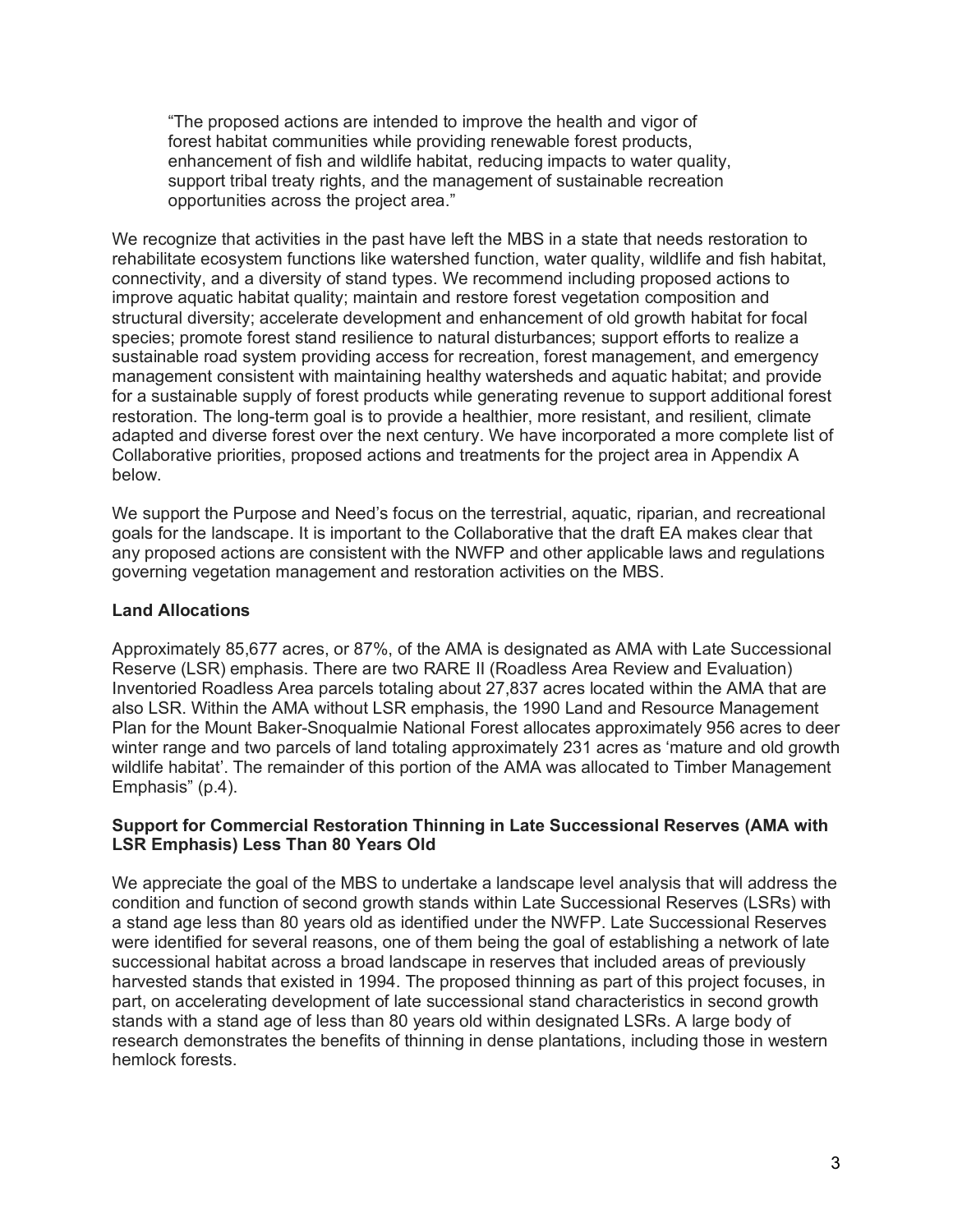We understand that achieving restoration goals for National Forest LSRs within the NF Stilly area requires the use of timber sales as the enabling mechanism. Existing funding for such restoration activities is limited and the prospect of future funding is unclear. Trees removed in restoration thinning treatments have value. They can, and should, contribute to the local rural economy.

The Proposed Action for the North Fork Stillaguamish area in the scoping document includes up to 13,787 acres of commercial thinning within plantation forests, including up to 7,829 acres in LSRs that are also concurrently designated as Adaptive Management Areas within the Phinney AMA plan area.

## **Unique Allocation and Management Aspects of the Finney Adaptive Management Area**

The planning area covers a total of 61,692 acres located within the Finney Adaptive Management Area (AMA), one of ten such AMAs designated by the NWFP in 1994. According to the NWFP Record of Decision (ROD), "These areas are designed to develop and test new management approaches to integrate and achieve ecological, economic, and other social and community objectives." (NWFP ROD, p. 6). In general, the NWFP gives land managers more freedom to experiment with innovative, science-based management techniques in AMAs than in other areas.[1]

The NWFP assigns a different management emphasis to each AMA and requires that all AMAs have a plan that provides a shared vision and an implementation strategy. The 98,400-acre Finney AMA's emphasis is "restoration of late-successional and riparian habitat components." (NWFP, p. D-13). Indeed, 87% of the Finney AMA is also designated as LSR. The NWFP's standards and guidelines for LSRSs west of the Cascades generally prohibit logging in forest stands older than 80 years, but they allow commercial and non-commercial thinning in stands up to 80 years old. (NWFP, p. C-12).

The MBS completed a plan for the Finney AMA in 2011. The plan observed that past logging and road building in the Finney AMA have severely degraded stream conditions, and that the area still contains many exceptionally old forests, with about 50% of the forest stands exceeding 500 years old and 70% over 80 years old (Finney AMA plan, p. 8). In addition, the area contains a relatively large amount of Pacific silver fir forests (60%), due to the colder and wetter climate in the northwest Cascades.

The Finney AMA Plan proposed to conduct experimental forest treatments based on two "learning themes." The first theme was to restore late-successional forests by conducting variable density thinning to increase vegetative diversity in plantations. While use of variable density thinning had been used frequently in Douglas-fir/western hemlock forests elsewhere in the region, using that thinning technique in Pacific silver fir stands would be experimental. The second learning theme was to restore riparian areas through variable density thinning.

To the extent that the MBS is interested in experimenting with treatments that would support the goal of the Finney AMA with respect to thinning in Pacific silver fir stands, thinning within riparian reserves within Late Successional Reserves, or adjusting regular standards and guidelines for Late Successional Reserve areas within the Finney AMA, it would be prudent and important to identify a subset of stands to do these experimental treatments and provide monitoring to evaluate the success. There should be stands that serve as a control to serve as a reference point for the results of the experimentation.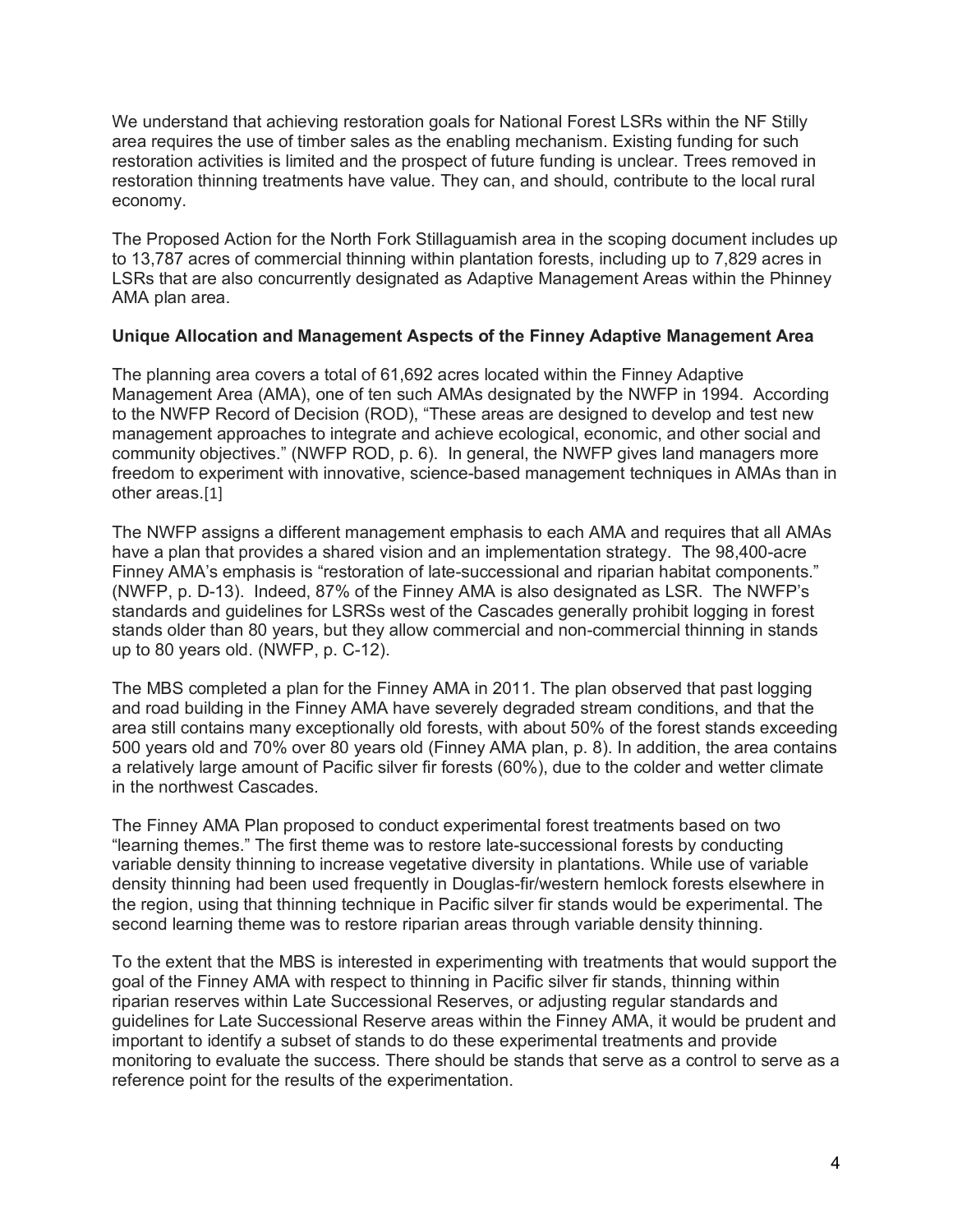#### **Considerations Regarding Variable Density Thinning in Late Successional Reserves (AMA with LSR Emphasis)**

While AMAs are not common, national forest lands with allocations of both AMA and LSR (referenced in the scoping document as "AMA with LSR emphasis") are rare. In general, LSR standards and guidelines associated with LSRs must be followed even in AMAs. However, the Finney AMA is one of two AMA's where LSR boundaries may be changed:

"Overall, management activities in all the Adaptive Management Areas will be conducted to achieve the objectives described in these standards and guidelines. Standards and guidelines for Congressionally Reserved Areas or Late-Successional Reserves must be followed when they occur within Adaptive Management Areas, except that the Adaptive Management Area plans for the Finney and Northern Coast Adaptive Management Areas may change the Late Successional Reserves in those areas. Flexibility is provided to meet objectives for Riparian Reserves and Key Watersheds. Full watershed analysis will be conducted prior to new management activities in identified Key Watersheds within Adaptive Management Areas. Standards and guidelines of current plans and draft plan preferred alternatives (with exceptions noted on page C-3 of these standards and guidelines) need to be considered during planning and implementation of activities within Adaptive Management Areas, and they may be modified in Adaptive Management Area plans based on site-specific analysis. Otherwise, standards and guidelines are to be developed to meet the objectives of the Adaptive Management Area and the overall strategy. Coordination with the Regional Ecosystem Office is required." (NWFP Standards and Guidelines, C-22)

It will be important as part of the draft EA to clarify how these two NWFP allocations will interact with respect to the proposed management techniques. The draft plan should state whether any experimentation will be proposed with respect to standards and guidelines for AMA with LSR emphasis (I.e., general prohibition of timber harvest in LSR stands over 80 years old, guidelines related to riparian buffers within LSRs, maximum gap sizes within LSRs). The scoping notice does not clarify if all the acres with AMA with LSR emphasis would be considered for variable density thinning are under 80 years old. That should be clarified.

With respect to the opportunity provided in the Finney AMA to adjust AMA and LSR boundaries within the AMA, there could be opportunities to identify stands that would fit more consistently in AMA with LSR emphasis and others that would fit better in AMA without LSR emphasis. The scoping notice tries to suggest in theory what that might look like:

"As noted previously, LSR designation and/or standards and guidelines for LSR may be reconsidered in the Finney Adaptive Management Plan. The Forest may consider and evaluate adjusting existing LSR boundaries to include non-LSR areas for management of old forest, in exchange for management of LSR acres for other objectives within the Finney AMA. A potential example for this could be retaining portions of Deer and Elk Winter Range (MA-14) within the AMA as maturing old forest for northern spotted owls and marbled murrelet. Second growth stands in LSR would then be treated for complex early seral development to provide forage and a continuing rotation of age classes on the landscape (Scoping Notice, p.10)."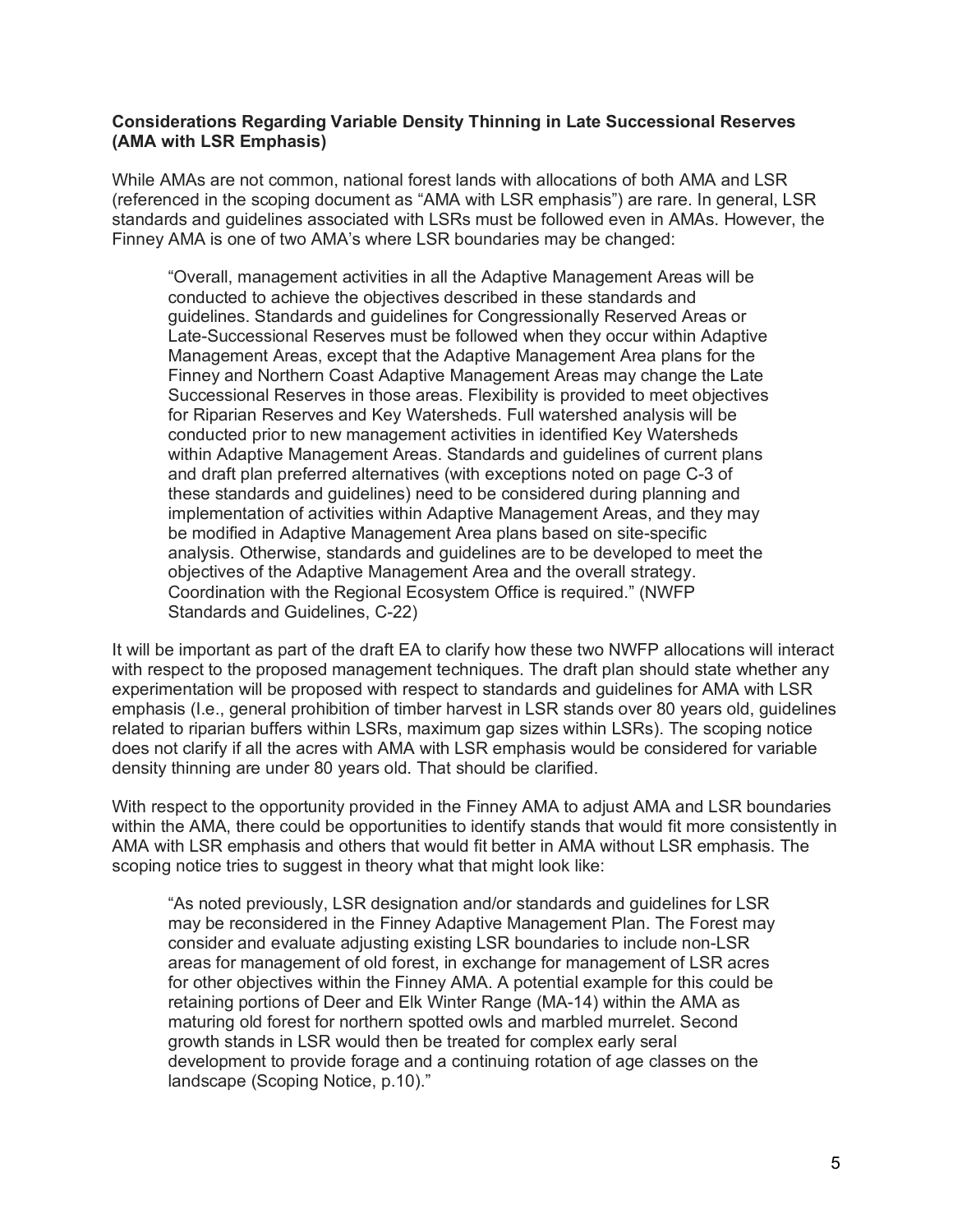It would be prudent to identify the specific proposed adjustments relating to LSR boundaries in the EA, including justification and benefits of the proposed changes. Adjusting these boundaries after the EA or employing condition-based management to adjust them will likely raise concerns and potentially foster opposition to the broader goals of the project.

## **Support for Non-Commercial Thinning in Late Successional Reserves (AMA with LSR Emphasis)**

The scoping notice includes consideration of 8,662 acres (almost entirely in AMA with LSR emphasis) of non-commercial thinning. We support this treatment method to enhance the development of LSR characteristics in mature stands within either AMA with LSR emphasis or AMA without LSR emphasis. While noncommercial thinning treatments do not provide board feet for mills (a key goal for the Collaborative), it is an important tool to enhance and restore forest health in a variety of stands on the Forest.

## **Support for Complex Early Seral Development and Monitoring in AMA (Non LSR)**

The NF Stilly landscape has been influenced by nearly a century of management actions. As a result, the remaining national forest stands fall into four different forest types: (1) Early Seral; (2) Young; (3) Mature; and (4) Old-Growth. Compared to the historical proportional distributions of these forest types, young forests are currently overrepresented and early seral (especially complex early seral) and old-growth stands are underrepresented. Additionally, complex early seral and old-growth stands provide the greatest amount of biological diversity of the four forest types; young forests provide the least amount of diversity (Swanson et al. 2011, Gao et al. 2014, Franklin and Johnson 2018).

The Collaborative is interested in exploring opportunities to create complex early seral habitat which is characterized by greater retention of snags, large trees and downed logs and takes longer to develop into a young forest stage and other successional stages than plantation forestry models using replanting, clearing and treatment. We would strongly consider an appropriate prescription to create complex early seral habitat which is underrepresented on the landscape. Complex early seral forest supports a broad variety of wildlife species with unique habitat requirements and has many other ecological benefits such as increased hydrologic functioning, increased nitrogen fixation and coarse woody debris inputs. The creation of complex early seral habitat by creating openings and leaving legacy trees, seed trees, snags and other habitat features will provide the near-term biological diversity and habitat benefits while resetting the forest structure.

Given the goal of the Finney AMA towards late successional habitat, resetting a mature stand to complex early seral using variable density harvest would be most relevant to a stand that would otherwise not respond well to a traditional thinning application. Experimenting with complex early seral generation in the AMA generally seems warranted but it would be more relevant to prioritize this activity where it meets the appropriate criteria in an AMA stand without LSR emphasis.

The scoping notice references complex early seral in one stand that we believe would be in AMA without LSR emphasis (see below). This should be clarified in the draft EA.

"Additionally, strategically placed regeneration harvests implemented by variable retention harvest, would be considered. Generally, these would be areas with a minimum potential treatment area of 5 acres but would be adjusted based on site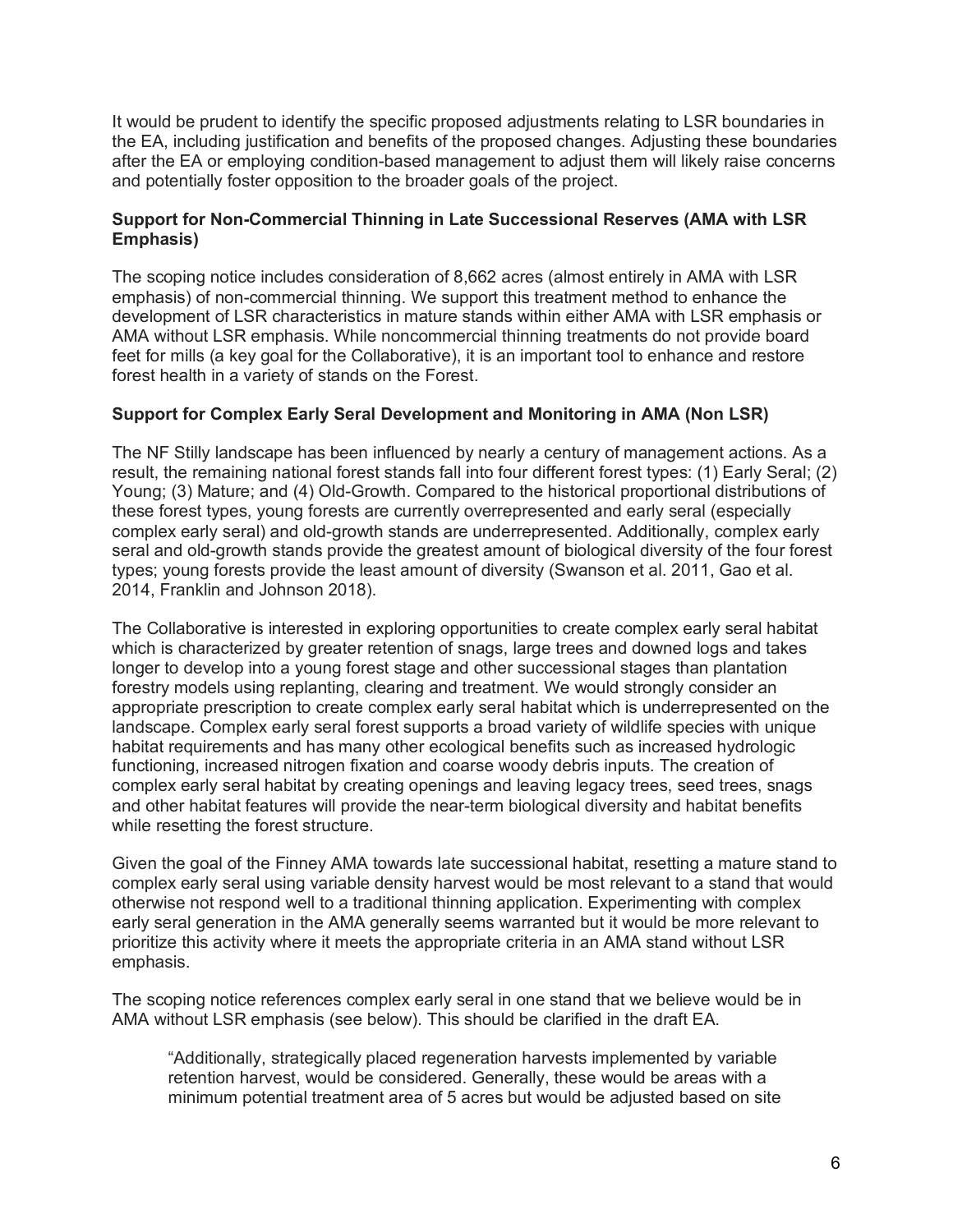specific conditions. Size and configuration of treatment areas would depend on the specific location and geographic consideration and would occur in dense, young single storied stands and be for the purpose of creating a diversity of stand age and structure across the landscape interspersed with old forest. These would be considered, provided that additional analysis shows the intent of restoring late successional and riparian habitat components remains met within the Finney AMA. The intent of these areas is to create openings suitable for ungulate and deer foraging opportunities and to provide pollinator habitat (which in turn supports healthier vegetation growth and multiple species benefits)." (NFS Scoping Pg. 9)

## **Considerations About Condition-Based Management**

The scoping notice suggested employing condition-based management as part of the North Fork Stillaguamish project to support responsiveness and flexibility between planning and implementation in natural resource management:

"CBM allows for proposed treatments to be aligned – post-decision but prior to implementation – with current conditions on the ground. It does this by focusing on collecting the right data, at the right time, for the right activity to meet the land management decision." (Scoping Notice Pg. 8)

The Collaborative recognizes that this could be an important and helpful management tool. However, the scoping notice does not clarify whether condition-based management has been used on the MBS, elsewhere in Washington State, or Region 6. That would be useful information to include in the draft EA.

As referenced earlier in this letter, the Collaborative provided significant data and survey information for the original project areas (about 30,000 acres) to address capacity gaps identified by the MBS. This data included stand exams, road surveys, stream surveys, archaeological surveys, etc. To that end, it may be prudent to apply condition-based management, as a new tool on the forest, in a targeted way rather than potentially over the entire project area. For example, condition-based management could be applied to specific stands that: (1) are more vulnerable to impacts like climate or weather events; or (2) did not have significant baseline survey data prior to scoping; or (3) are in land allocations that have more management flexibility (i.e., outside of inventoried roadless areas or in AMA without LSR emphasis).

The key to building support for a management tool like condition-based management is to experiment on a limited scale and monitor and evaluate how effective it is. If successful, the tool can effectively and more easily be expanded to larger areas and greater scope.

#### **Questions about Transportation Management**

We are aware of the many challenges the U.S. Forest Service faces with declining budgets and a currently unsustainable and unaffordable road system. With nearly 400,000 miles of roads throughout the National Forest System (eight times the federal highway system), chronic underfunding and increased diversion of funds to forest fires has resulted in maintenance needs in the billions of dollars.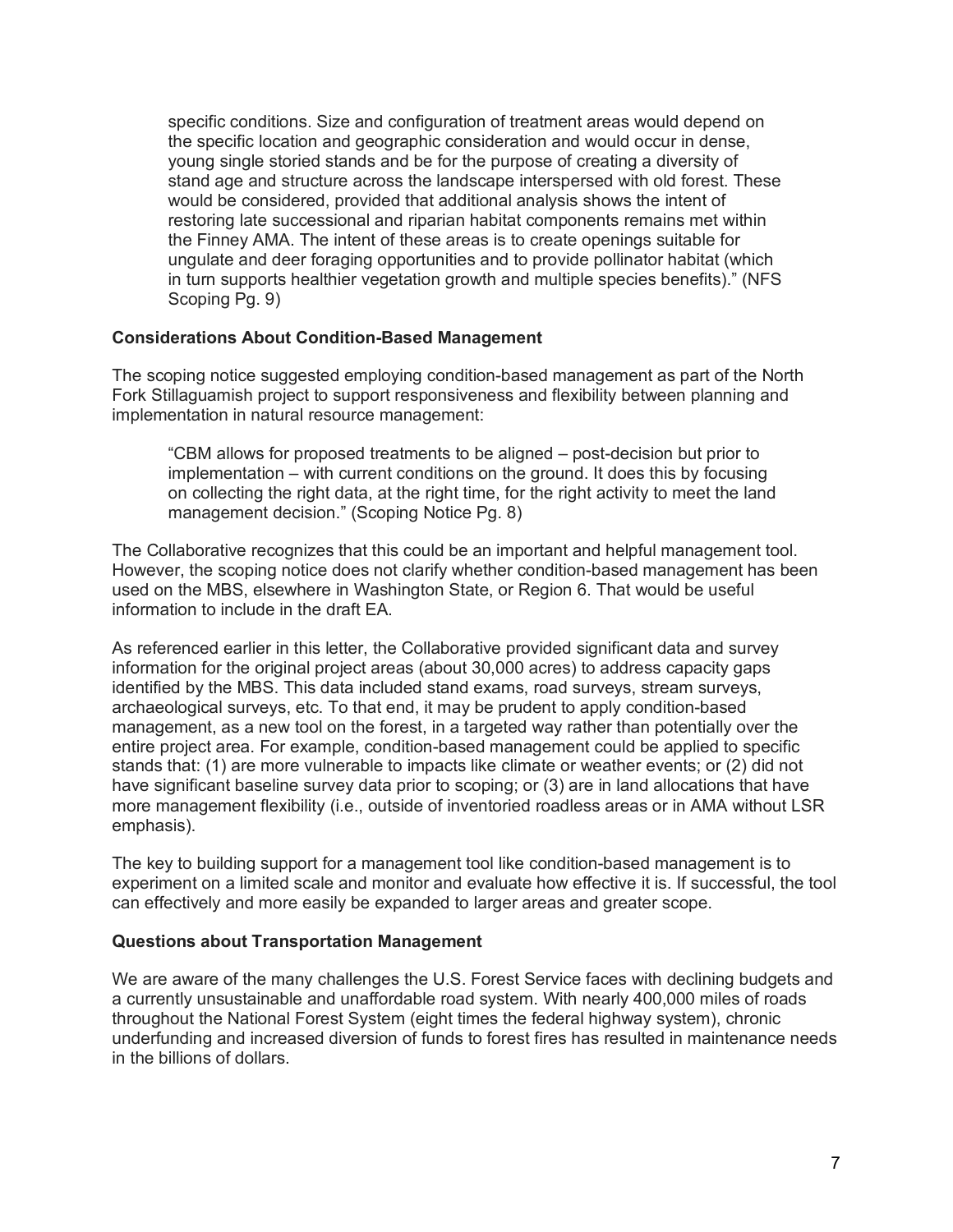The MBS has been a leader in the efforts to identify a minimum and sustainable road system. The MBS went the extra mile to gather public input toward implementing the Sustainable Roads Strategy engagement process and subsequent report. We believe there are opportunities in this project to contribute to the vision of a sustainable road system where roads that provide key recreational or administrative access can be prioritized for appropriate maintenance. Additionally, unmaintained legacy roads with high aquatic risk factors that do not provide important access can be removed from the system, helping scarce maintenance dollars to be better prioritized.

Particularly using Stewardship Contracting authority, receipts from restoration thinning can be retained on the MBS and used toward the aquatic restoration of important roads. Some roads on the system that provide key recreational opportunities can be prioritized for a maintenance level (ML) 2 or higher as "open" roads to ensure that their continued use does not lead to negative impacts on the watershed. Other roads may be "stored" as ML1 after use for restoration thinning to avoid aquatic impacts before being used again for an additional restoration thinning or administrative use. Still others would be compelling targets for decommissioning after a single-entry restoration thinning has occurred in LSR stands approaching 80 years old.

Road improvements congruent with restoration goals and objectives maintain a public asset that contributes to the local rural economy and lifestyle. Investment in high-value transportation corridors on Forest Service lands can help prevent catastrophic road failures that result in massive and long-lasting water quality impacts. Such road improvements also provide broad benefit to a growing population of users both rural and urban that enjoy recreational opportunities and the public access that these roads provide.

The scoping notice proposed action indicates that 25 miles of temporary road construction and another 25 miles of non-system/unauthorized roads will be needed for log hauling and rehabilitated afterwards. The scoping notice acknowledges that old logging roads "are the primary sources of impeding water quality and fisheries habitat function in the project area," but it does not specifically identify any roads for decommissioning or other remediation work.

Roads on the MBS are a contentious and complex issue, and for good reason. Roads deliver benefits to users and threats to watershed health. The Collaborative supports efforts to preserve road benefits while preventing or reducing their impacts. Given the concerns about achieving a sustainable road network and reducing (not adding) to the overall Forest Service road system that will require future maintenance, we would like the draft plan to clarify whether the new temporary roads and unclassified roads would be decommissioned and not added to the road system or closed (ML1 – storage).

## **Support for Identification and Prioritization of Aquatic Restoration Projects**

We support and appreciate that the MBS included priority aquatic restoration projects as part of the scoping proposed action and to be included as part of the EA. Identifying these projects with NEPA review is an important step to addressing the aquatic impacts on this landscape and encouraging design and funding moving forward.

As you know, our Collaborative has already restored over 7 miles of critical upstream aquatic organism passage in both the Sauk and Stillaguamish watersheds through a combination of Stewardship contracts and retained receipts generated by our two previous pilot sales,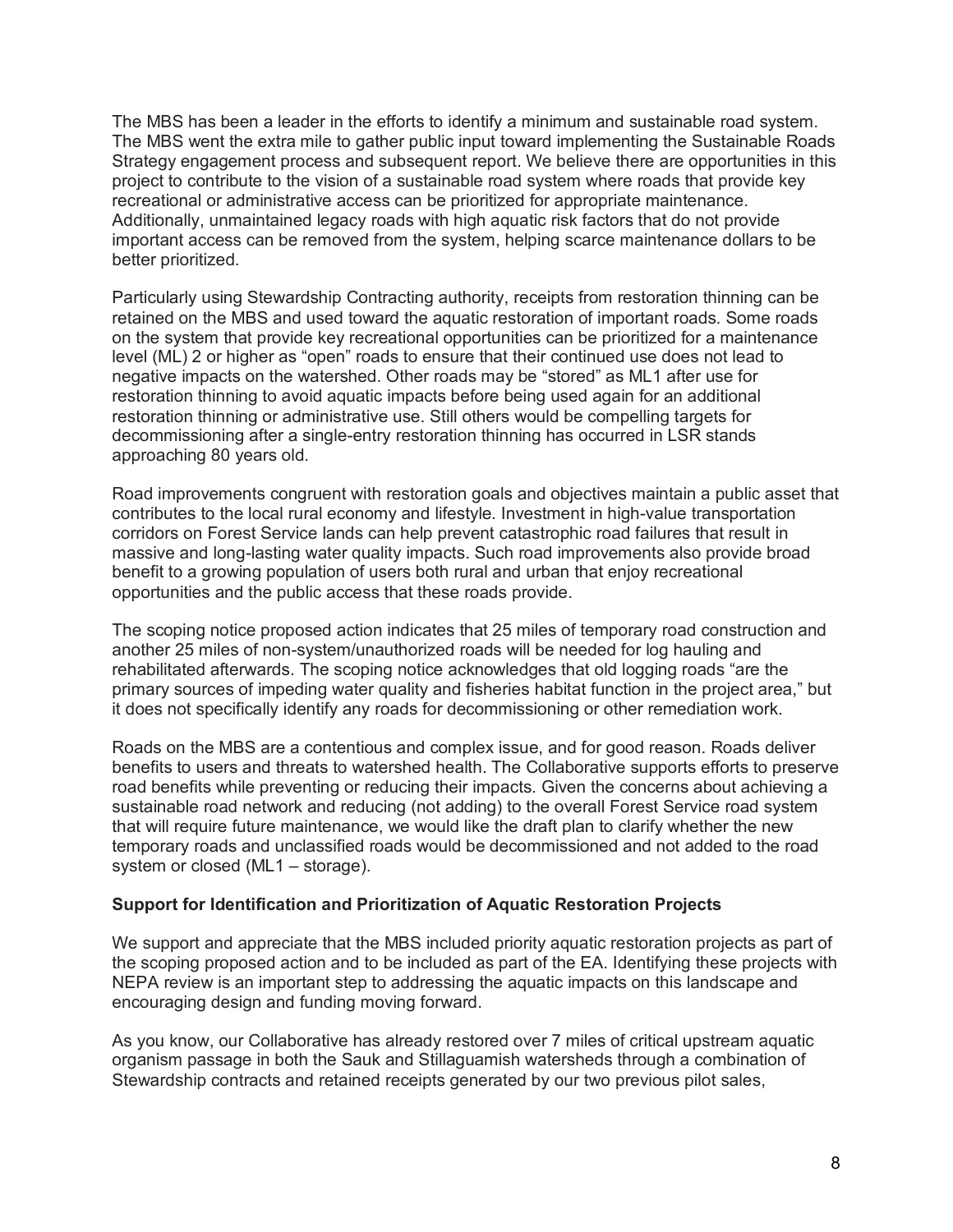Segelsen I and Segelsen II. We look forward to the opportunity to greatly scale up our aquatics work and are grateful that you have identified those needs in your scoping notice.

### **Conclusion**

The Collaborative is excited about a landscape-level project on the NF Stilly landscape that incorporates vegetation management, transportation improvements, aquatic restoration, and recreational enhancements for several years. Indeed, the Collaborative has invested significant resources to fill capacity gaps identified by the MBS around stand exams, stream, cultural and roads survey data in advance of the scoping notice. We are excited to identify opportunities within the Finney AMA that, consistent with the NWFP and other regulations, can improve the diversity, health, and long-term benefit of the forests on this landscape for clean water, wildlife habitat, tribal treaty rights and lifeways and local communities like the town of Darrington.

There are several aspects of the scoping notice that will be important to clarify prior to releasing a draft EA and we look forward to working with the MBS during the comment period and beyond to achieve that goal.

Thank you for the opportunity to comment.

Sincerely,

Dan Rankin **Owner** Dan Rankin Logging Inc.

Tim Johnson Darrington Mill Manager Hampton Lumber Company

Tom Uniack Executive Director Washington Wild

Paul Wagner President Atterbury Consultants, Inc.

Oak Rankin Executive Director Glacier Peak Institute

Megan Birzell Washington State Director The Wilderness Society

Thomas O'Keefe, PhD Pacific Northwest Stewardship Director American Whitewater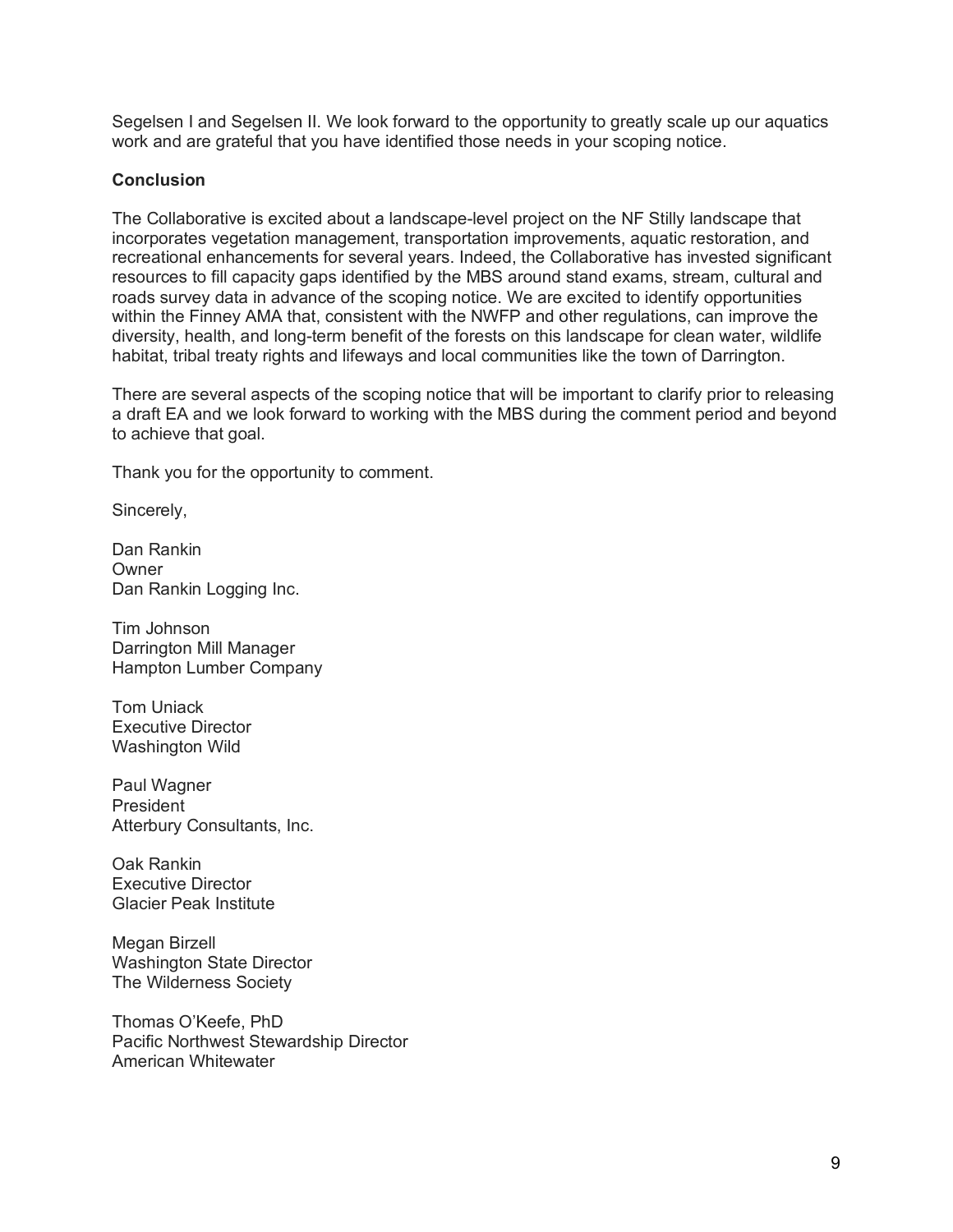Cc: Mt. Baker Snoqualmie National Forest Supervisor Jody Weil

- U.S. Senator Patty Murray
- U.S. Senator Maria Cantwell
- U.S. Representative Suzan DelBene
- U.S. Representative Kim Schrier

**Appendix A:Darrington Collaborative Priorities for the North Fork Stillaguamish Restoration Project**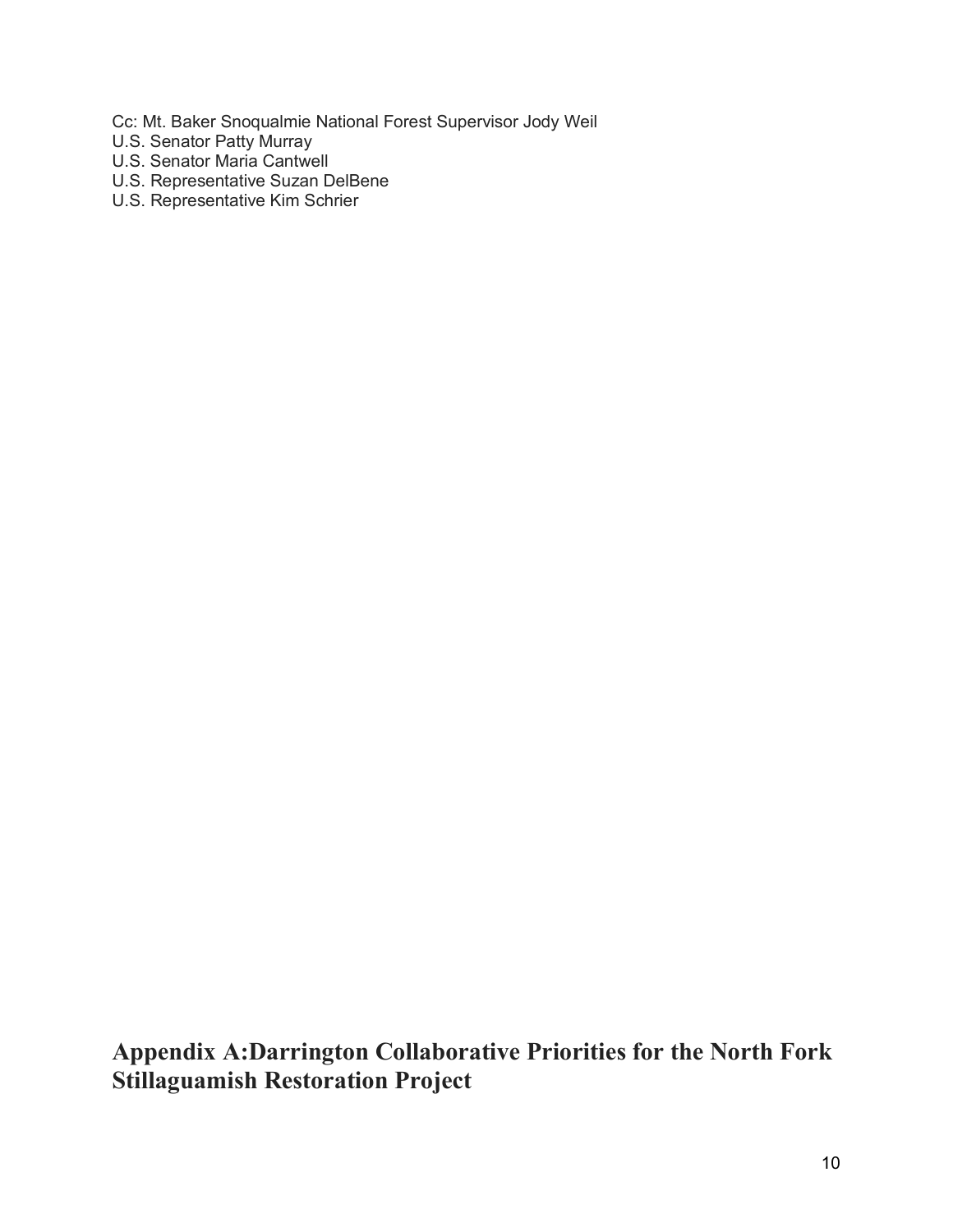#### **Collaborative NF Stilly Priorities**

- Improve overall watershed function while also providing for resource and recreation management;
- Improve and connect fish and other aquatic species habitat quality;
- Meet demand of large flood events and allow passage for aquatic organisms;
- Support efforts to realize a sustainable road system through a mix of additional maintenance, storm proofing, culvert upgrading, bridge replacement and targeted closure or decommissioning to prevent environmental damage, reduce road density and identify an affordable road network for the future;
- Improve road conditions and access;
- Relocate high risk roads, such as those occurring within the floodplain;
- Create more diverse riparian stand structure in Riparian Reserves;
- Develop riparian vegetation and recruit large woody debris;
- Thin overstocked, dense tree stands to increase growth and vigor;
- Accelerate development and enhancement of old growth habitat for focal species
- Create wildlife habitat connectivity and corridors across the landscape thereby reducing habitat fragmentation
- Create complex early seral habitat providing openings that mimic natural disturbances such as wind and fire events;
- Increase the occurrence of different sized openings and successional patches creating a diversity of habitats, structure, and age classes;
- Stimulate sprouting and increase huckleberry production;
- Create snags and coarse woody debris;
- Creating some larger skips and gaps that can increase snowpack north facing areas to extend seasonal water flows in particular to benefit fish

#### **Collaborative Proposed Actions and Treatments Summary**

NOTE: Throughout this Appendix we have deliberately not used the term "AMA/Matrix" and instead use AMA and AMA/LSR to indicate the two predominate NW Forest Plan land allocations in the Finney AMA.

Instream Restoration:

- Should occur in all allocations
- Would improve fish habitat by assisting development of large woody debris
- Would create fish cover while helping to create pooling, stream shading, surface flow infiltration
- Desired conditions would be accomplished by installing engineered log jams or placing large woody debris instream
- Would create pooling and removal of incised channels through installation of beaver dam analogs

Culvert Replacement and Upgrading:

- Would remove barriers to fish passage
- Would improve ability meet high flow demands and reduce road washout potential thereby improving water quality and aquatic habitat

#### Riparian Area Thinning:

- Should occur in AMA/LSR and AMA allocations
- Would develop riparian vegetation that will promote opportunities for pooling, stream shading, surface flow infiltration, and recruit large woody debris
- Desired conditions would be accomplished by timber harvest and planting appropriate species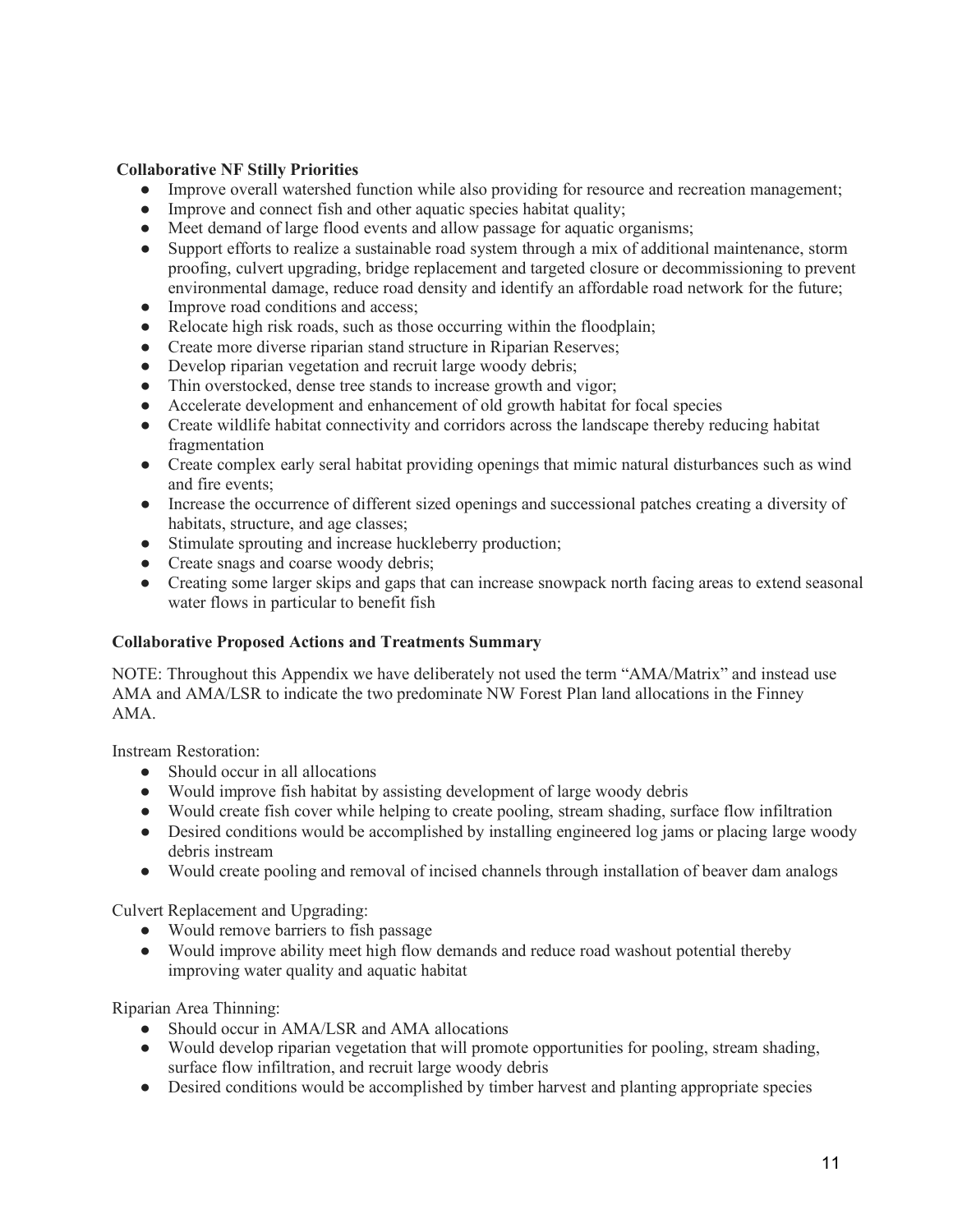Restoration Variable Density Thinning:

- Should occur in AMA/LSR and AMA allocations
- Would accelerate large and old tree development
- Would increase growth rate of large and old trees and increase stand resilience, while expediting trajectory toward late successional characteristics in LSR allocation
- Would increase the resiliency of forest stands to insects and disease
- Would decrease susceptibility to windthrow
- Desired conditions would be accomplished through timber harvest

Stand Improvement (non-commercial) Thinning:

- Should occur in AMA/LSR and AMA allocations
- Would occur to enhance the development of LSR characteristics in mature stands in LSR allocation
- Desired conditions would be accomplished with or without timber harvest, as land use allocation allows

Variable Retention Harvest:

- Should occur in AMA allocation and potentially in AMA/LSR where thinning prescriptions are insufficient to accelerate old growth development.
- Would develop complex early seral habitat supporting a broad variety of wildlife species with unique habitat requirements, in addition to increasing hydrologic function, nitrogen fixation and coarse woody debris inputs
- Would stimulate huckleberry sprouting and increase berry production;
- Would create openings and increase forage and biodiversity benefitting multiple plant and animal species.
- Would develop a mosaic of stand types on the landscape
- Would contribute some social and economic benefits to the surrounding communities
- Would develop old growth characteristics where older stands do not exhibit them and will not develop under current stand conditions
- Would serve as a fuel break and an anchor point for wildfire suppression
- Would develop pollinator habitat
- Desired conditions would be accomplished through timber harvest

Prescribed Fire:

- Should occur in AMA/LSR and AMA allocations
- Would extend the longevity of openings post-harvest
- Would stimulate huckleberry growth
- Would reduce wildfire risk and intensity
- Would develop early seral habitat
- Would improve forage availability
- Would improve biodiversity
- Desired conditions should be accomplished through controlled burning

Road and Access Improvements and Maintenance:

- Should occur in AMA/LSR and AMA allocations
- Would improve existing road conditions
- Would reduce impacts to water quality and aquatic habitat
- Would provide access for resource and recreation management, as well as for recreational opportunities

Road Decommissioning, Closing, Stabilizing and Road Relocation: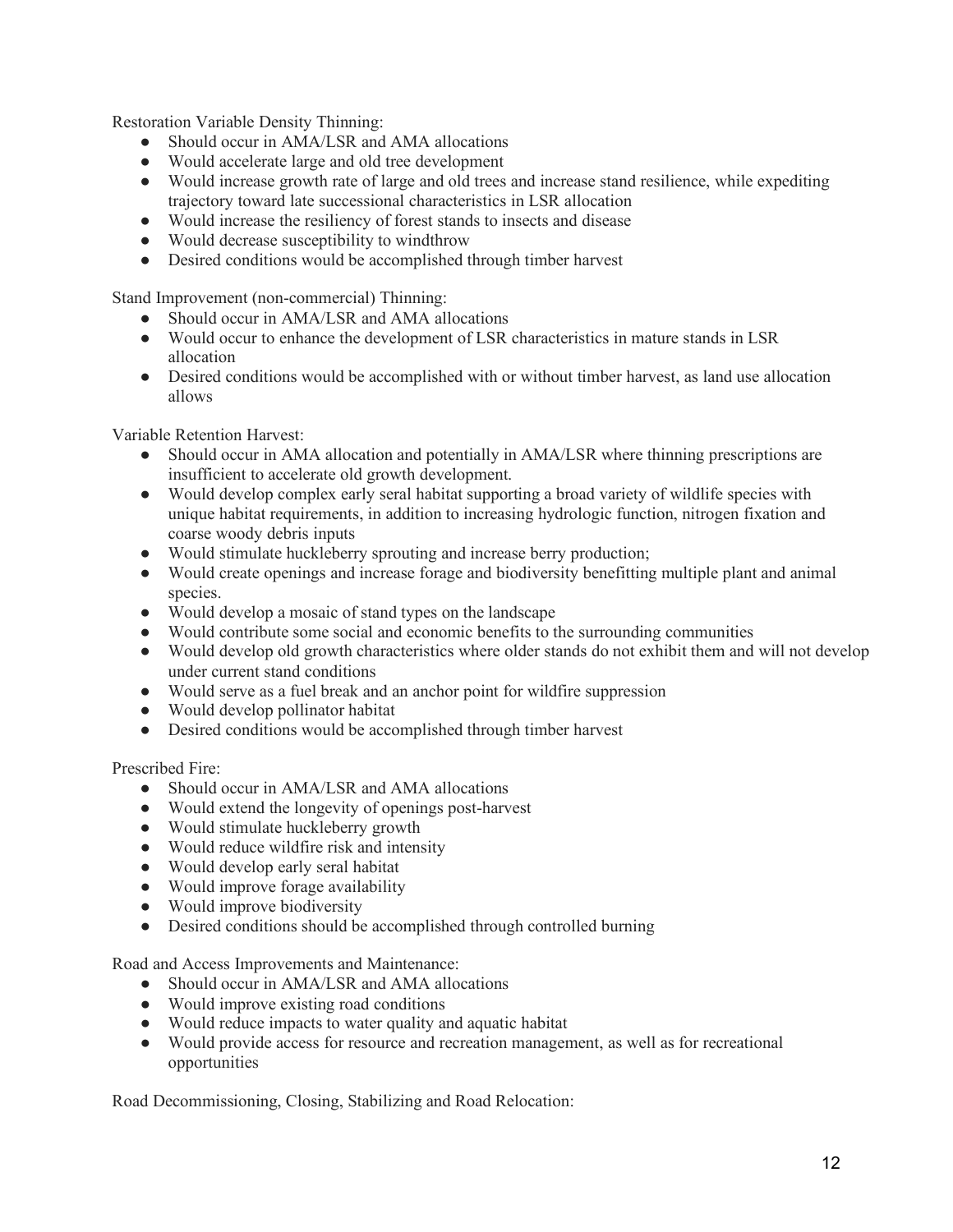- Should occur primarily in AMA/LSR
- Would improve watershed function
- Would reduce overall road density
- Would decrease habitat fragmentation
- Would reduce dispersal of invasive species
- Desired Conditions would be accomplished by reconstructing or relocating high risk roads, decommissioning, closing, and/or stabilizing roads where resource damage is occurring and future access is not needed

#### **Desired Condition**

Through this project, we would like the MBS to consider redirecting a portion of overrepresented young forest stands on the NF Stilly landscape into one of two desired conditions using the underlying land use allocations and existing conditions of specific stands as a starting point for treatment design. We support the overall emphasis and desired conditions of the Finney AMA Plan:

…to restore late-successional forest and riparian habitat components (USDA, USDI 1994, Page D-13)...Because this portion of the AMA is also critical habitat for the northern spotted owl and marbled murrelet, there is a desire to have stands with high crown closure by the time they reach mature and old growth seral stages. While stands are in the early and mid-seral stages, the desired condition is to maintain tree stocking levels sufficient to allow the development into late successional forest while providing horizontal and vertical heterogeneity (diversity) in forest structure. This diversity in forest structure will provide a wider range of habitat conditions for many species associated with late-successional forests. There is also a desire to provide some economic benefits to communities whose economies are strongly timber dependent.

In the short-term, increased diversity in forest structure in early and mid-seral stands will provide a wider range of habitat conditions for many species associated with latesuccessional forests. This is expected to result in greater species richness for plant and animal species, as well as higher abundance of those species associated with less dense forest conditions. In the long-term, the AMA will provide increased nesting habitat for northern spotted owls and marbled murrelets. Whether these conditions translate into higher populations may be dependent on other factors such as competition with barred owls and the availability of prey species for marbled murrelets in Puget Sound.

Desired conditions for the riparian/aquatic system include reducing stream temperatures in Deer Creek and decreasing the intensity of peak flows and sediment delivery in all three watersheds. Over the next 50 years these improvements in hydrology and the development of mature riparian forest vegetation are expected to increase pool frequency and depth, decrease stream width/depth ratios, decreased stream temperatures, and increase large wood frequency. These factors should contribute to recovery of viable populations of bull trout, salmon, and steelhead.

There is a desire for the AMA to contribute some social and economic benefits to the surrounding communities through vegetation manipulations designed to achieve habitat management goals of the AMA. Indian Tribes desire knowledge on the ability to increase the availability of treaty protected resources. It is also expected that there will be coordination of adaptive learning with adjacent landowners, especially the DNR (p. 15).

#### **Proposed Actions and Treatment Types**